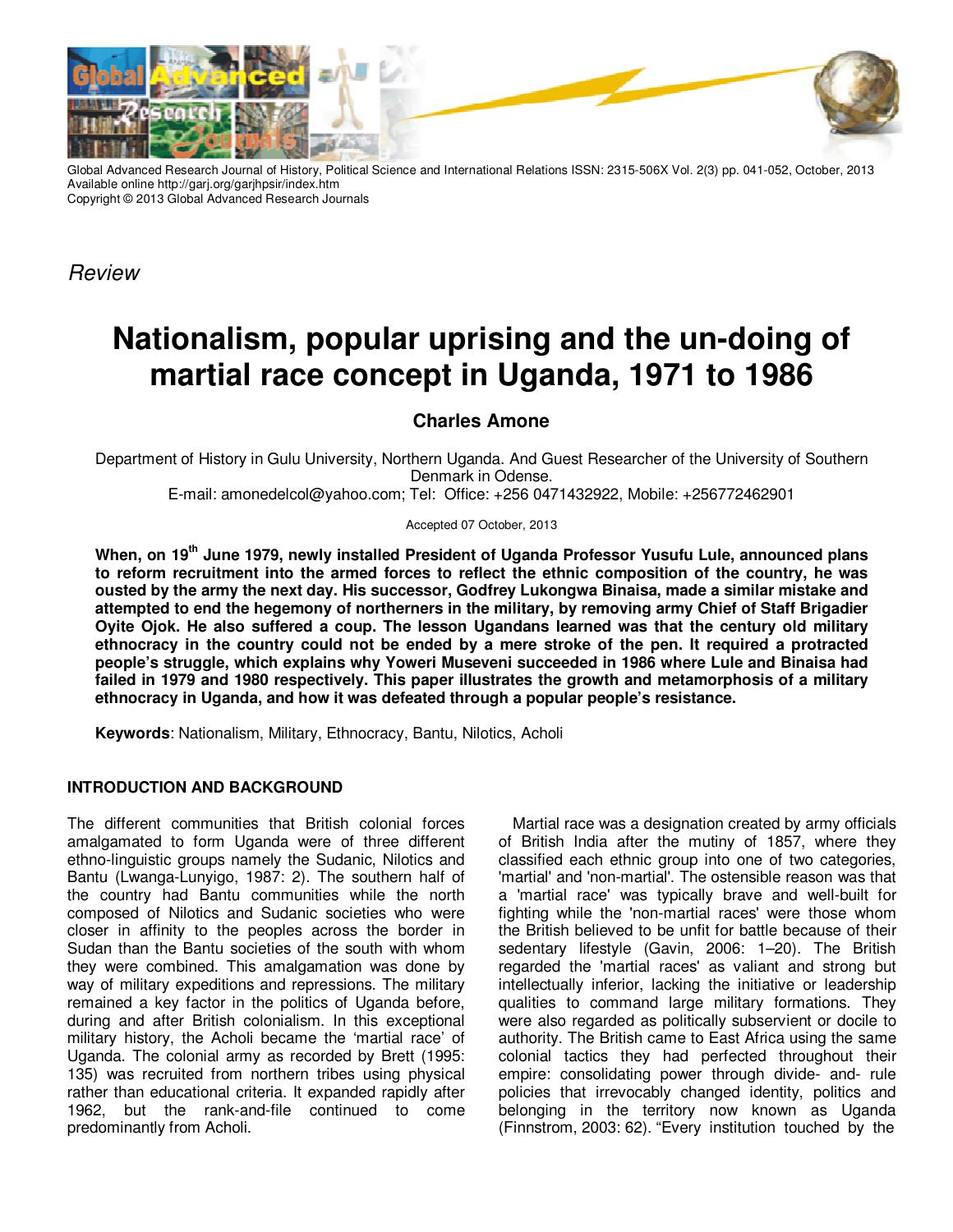hand of the colonial state", wrote Mahmoud Mandani (1984: 10), "was given a pronounced regional or nationality character. It became a truism that a soldier must be a northerner, a civil servant a southerner and a merchant an Asian". This policy meant that, with time, soldiering in Uganda became a preserve of the northern ethnic communities especially the Acholi.

A British Protectorate over Uganda was formally proclaimed on  $19<sup>th</sup>$  June 1894. In a dispatch to the colonial office in London dated  $4<sup>th</sup>$  December 1894 Colonel Colville made recommendations for the formation of Uganda Rifles. In September 1895 the Uganda Rifles Ordinance was approved by Parliament (Uganda Rifle Ordinance: FO2/176). The man chosen for the task of building the Uganda Rifles was Major Ternan who had distinguished himself in service in Egypt. He arrived in Uganda late in 1895 and the following year was appointed commandant of Uganda Rifles. The core of Uganda Rifles was the Nubian force of Emin Pasha, Governor of Equatorial Province, who was cut off from Egypt by the Mahadist revolt of 1881 to 1885 (Holger, 1991: 562). After he was rescued by H. M. Stanley in 1889, his army was absorbed into the British colonial service by Captain F. D. Lugard. When Nubian forces mutinied in 1897, the British began to sideline them in preference for the Acholi who then dominated the military terrains of Uganda until the coup of Idi Amin of 1971, momentarily, halted their hegemony.

In April 1979, Tanzanian army assisted by Ugandan nationalist forces based in exile, ousted Idi Amin. Yusufu Lule was made President. He was of the Buganda, and therefore Bantu, ethnic stock, yet the army to which he was commander in chief was dominated by Nilotics. There was intense power struggle between the two major Ugandan groups involved in the ouster of Amin-Fronasa and Kikosi Maluum. At liberation the former was much the larger force, when Museveni was made Minister of Defense. However, Tito Okello and Oyite Ojok were given command of the unified Uganda National Liberation Front (UNLF), Front for National Salvation (Fronasa) officers and men were sidelined, and new recruitment was confined to traditional northern areas (Brett, 1995: 141).

On June 20, 1979, the army staged a coup, removing Lule as president for allegedly making wide ranging appointments in government without consulting the military high command. But, according to Mutiibwa (1992: 130),

*Lule was removed from power in 1979 mainly because of an attempt to shift the ethnic composition of the army away from the Acholi. The unfortunate Lule had talked about what kind of army Uganda should have. He had mentioned basic academic and literacy requirements; he had stressed the importance of recruitment policies which took into account the nationalities* 

*profile. In daring to shape the new Ugandan army, the vital constituency, he was inadvertently trying to cut some raw nerves and it is because he dared talk about the future of Uganda army that Lule was actually overthrown. The other reasons were a mere smoke-screen.* 

Lule's proposal to disband the National Liberation Army to replace it with a newly-created National Army was viewed as a malicious move to sideline those who formed the bulk of the liberation force.

Prof. Edward Rugumayo was elected to replace Lule. However, Rugumayo's election sparked off massive riots in Buganda with chants of 'No Lule, No work'. To win Buganda's support, another Muganda, Godfrey Lukongwe Binaisa, was called to replace Prof. Rugumayo (Mutiibwa, 1992: 132). Binaisa's plans to reform recruitment into the armed forces were also seen as undermining the army. It was also viewed as a threat to the dominance of the so-called traditional areas for army recruits such as Acholi and Lango (Mutiibwa, 1992: 135). When Binaisa removed the army Chief of Staff, Brigadier Oyite Ojok, he was himself removed from office on 12 May 1980 by the Military Commission, a powerful organ of the UNLF. The country was then led by the Presidential Commission (set up a few days after the coup) with among others Paulo Muwanga, Yoweri Museveni, Oyite Ojok and Tito Okello as commissioners.

The Presidential Commission organised the disputed elections of December 1980 in which Uganda People's Congress (UPC) of Milton Obote emerged winner. Brett (1995:129-130) has argued that government by consent is impossible where force is not subjected to civil authority or is divided between warring factions. Once autocratic power exists, opponents will be eliminated or compelled to take up arms, and people will have to choose between submission to arbitrary authority or a 'war of all against all'. Early in 1981, Yoweri Museveni took to the bush to build a protracted peoples war against Obote's government and the involvement of the army in politics. In January 1986, his forces marched triumphantly into Kampala city.

In the opinion of Oloka-Onyango, (2004: 30):

*The notion that the period from mid 1980s and mid 1990s generated a new breed of African leadership captured popular imagination, official discourse, and academic writing. Leaders like Meles Zenawi of Ethiopia, Isias Aferworki in Eritrea and Paul Kagame in Rwanda were young, dynamic and willing to break discredited predecessors' taboos. Among these bretheren, no personality better exemplified the new breed than Yoweri Kaguta Museveni, President of Uganda. When the National Resistance's Movement/Army (NRM/A) assumed power in the wake of Uganda's second civil war in the 1980s,*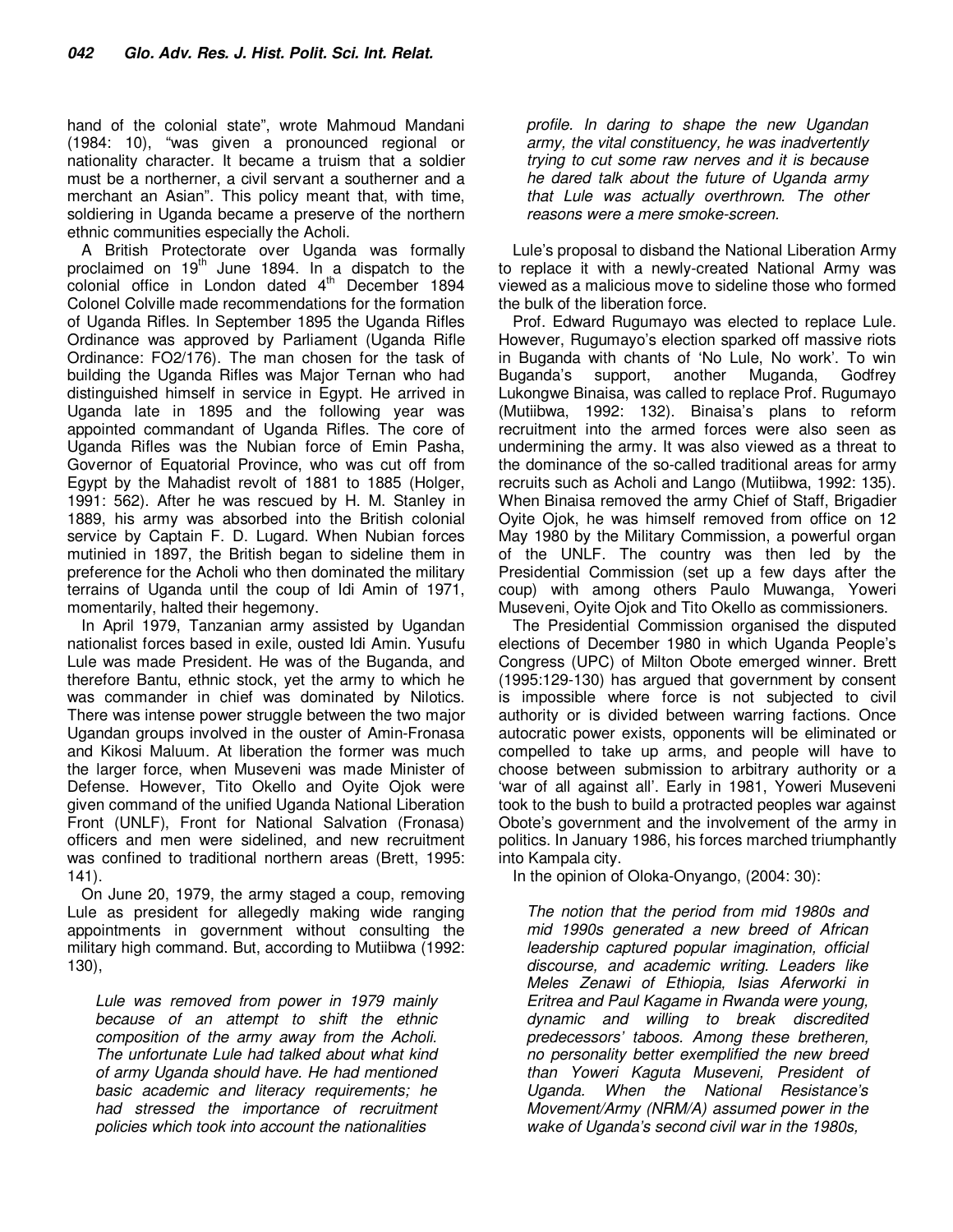*the leadership of the movement very quickly assumed an almost Guevaran posture in the discourse on African democratization and recovery. Nearly two decades, Museveni still dominates Uganda's popular and intellectual imagination.* 

The war in the Luwero Triangle is one of the forgotten wars. In the bipolar world order of the 1980s, Uganda possessed no particular strategic importance. As a consequence, the political and military involvement of foreign powers was minor. Significantly less has been written about this war than other wars of Africa, for example the Mau Mau in Kenya in the 1950s, the civil war in Nigeria in the 1960s or the war in Zimbabwe in the 1970s. There are hardly any published texts examining the war in detail (Schubert, 2006: 96). Indeed, when I googled National Resistance Army, I was led to the Lord's Resistance Army. Considering what the two organizations stand for, it was amazing to find that more has been written about the latter than the former. This paper highlights the struggle by nationalist forces against dictatorship and an oppressive military ethnocracy in Uganda. The war was conducted in two phases, first to remove Idi Amin and second, to get rid of Obote and Tito Okello regimes.

## **The growth of Military Ethnocracy in Uganda**

"On recruiting safaris we went for the chaps who were tough and strong and ran quicker than anyone else. It was a terrible mistake". Those were words of Major Iain Grahame, a British officer serving with the  $4<sup>th</sup>$  Battalion of the King's African Rifles in Uganda as reported by Hugh (1983: 44). In this section, I will illustrate the historical circumstances under military ethnocracy and the martial race concept of the ethnic communities of northern<br>Uganda, especially the Acholi, emerged and Uganda, especially the Acholi, emerged and metamorphosed.

The Nubian soldiers, already mentioned, who formed the core of Uganda Rifles were of different ethnic background from the societies of northern Uganda and southern Sudan. They included the Alur, Acholi, Kakwa, Lughbara, Bari and all those communities in whose areas Khartoumers slave traders had operated. The Nubians were actually slave soldiers who changed hands from the *Jaddhiya* slave dealers to the Egyptian government and finally to the British colonial government as discussed by Zubairi and Doka (1992: 197). From about 1897 the British dropped Nubians as the preferred race for military service for reasons already explained. This paved way for Acholi supremacy in the colonial military. When independence was attained in 1962, the pattern continued. "The Ugandan Army", writes Mahmood Mandani, (1983: 62), "was a child of the colonial King's African Rifles: the same men, the same discipline, the

same orientation, the same weapons, only different uniforms". According to Ruddy Doom and Koen Vlassenroot (1999: 5-36), the Acholi, far from being born warriors, were transformed into a military ethnocracy. Their opinions differ from that of Grove (1919: 163) who states that the Acholi were already a fighting race and war was their constant occupation before the government took over their country and it usually took the form of night raids on other villages.

It was due to the above that the British colonialists called northern Uganda "the Nile Military District", "In June 1899", writes Delme-Radcliffe (1905: 482), "when at Mumias in Kavirondo, I received orders to proceed to the Nile Province or Nile Military District, as it was then called, to take over the civil and military charge from Colonel Martyr, who had returned after having established stations at Wadelei, Lamogi, Aduffu and Fort Berkerley".

Lwanga-Lunyigo (1987: 10) argues that what endeared the British to the northerners in general was their remoteness from the center of the country, their relative lack of trappings of western civilization and their rather single political and military organizational backgrounds. If the British used these yardsticks, the Pygmies of Bundibugyo District would have been the most preferred for the colonial military service. The more accurate explanation is that the British preferred the Acholi due to their physique and the positive remarks made about them by early European explorers and administrators in their territory.

According to Karugire (1996: 33),

*The bulk of the Protectorates armed services were recruited from Northern Uganda, particularly Acholi, Lango and West Nile in that order of numerical representation. This became the established order throughout the colonial period, and as we shall see, for a long period afterwards. And it was not long before the colonial government invented a rationalization for building this ethnically unbalanced army: the people of northern Uganda were the 'martial tribes' of the Protectorate, and since the African soldiers required in the colonial army were those of strong physique, stamina, speed of reaction and upright bearing, the answer was tailor made: recruit from northern Uganda.* 

During Uganda's colonial period, the British encouraged political and economic development in the south of the country, in particular among the Baganda. In contrast, the Acholi and other northern ethnic communities supplied much of the national manual labor and came to comprise a majority of the military, creating a military ethnocracy. Recruitment concentrated mainly in the labor reserves. But even within the labor reserves the British were still selective. In the opinion of Girling (1960: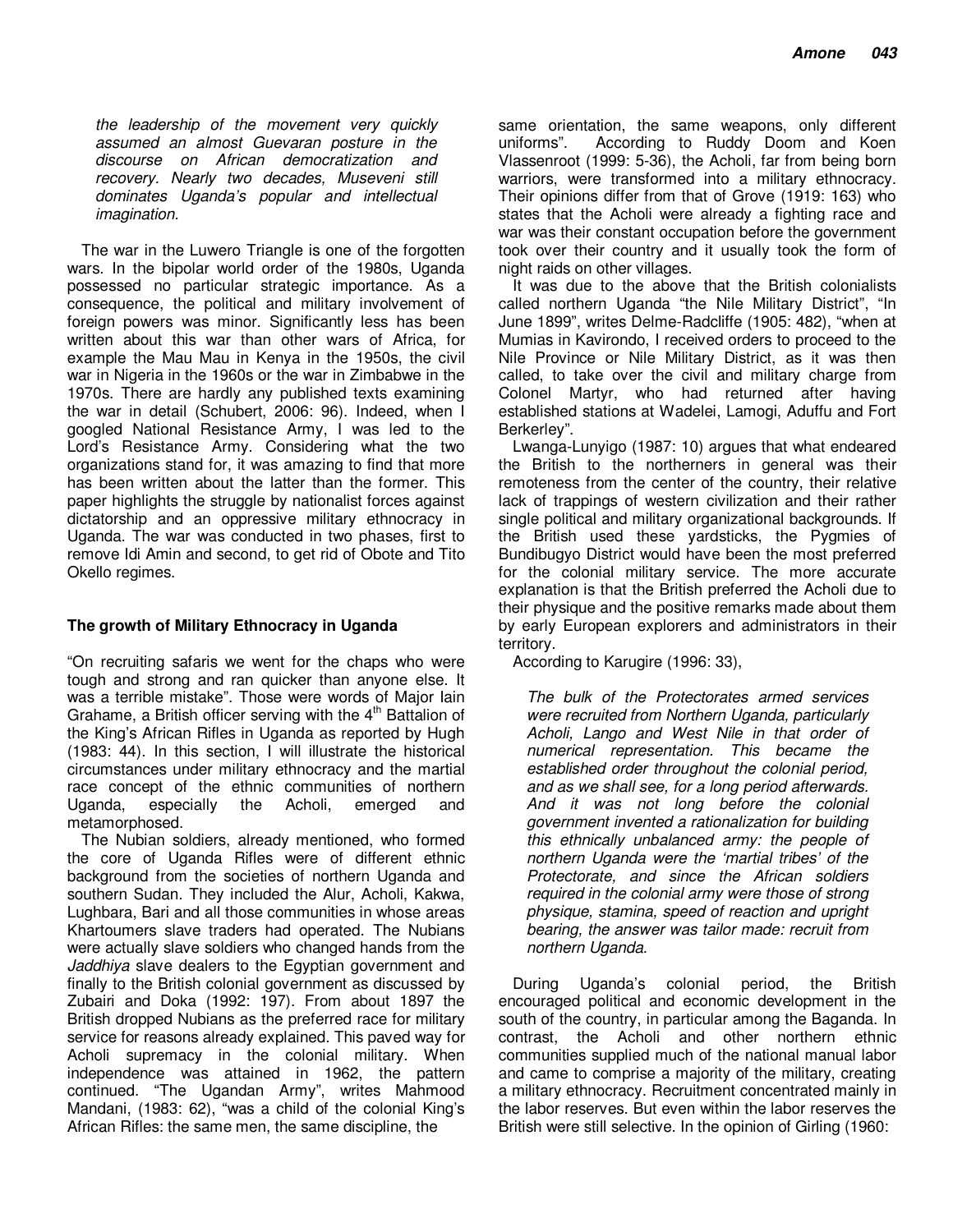179), the Acholi were favored because "Their superior physique, habits of discipline, and unsophisticated outlook, command them to employers dealing with a labor force and population where political agitation and petty dishonesty is common".

Again we are told;

*As an ethnic community, the Acholi and other northern tribes of Uganda had produced a disproportionate number of tall people. Since recruitment into the Ugandan armed forces gave preference to candidates who were 5' 8" or over, the northern communities, especially the Acholi, had an edge (Girling, 1960: 179).* 

Having spent many months at Patiko which he called "Fatiko', Baker, (1874: 93-94) wrote, "The men of Shooli and Fatiko are the best proportioned that I have ever seen; without the extreme height of the Shilluks or Dinkas, they are muscular and well knit, and generally their faces are handsome". Note that by the time Sir Samuel Baker traversed Acholi-land, the name Acholi did not exist. The people were called Shooli which was a misnomer of Shilluk whom the Arab slave traders knew so well. Sir Samuel Baker's impression of the Banyoro whom he visited after his sojourn in Patiko and Payira, relative to the Acholi, was very revealing:

*The natives of Unyoro are very inferior in physique to the Fatiko. This is the result of vegetable food without either cereals or flesh… the food of the people from infancy, after their mothers' milk has ceased, is restricted to plantains and the watery sweet potatoes… the men generally exhibit a want of muscle, and are troubled with coetaneous diseases (Baker, 1874: 150).* 

Lt. Col. Delme-Radcliffe, whom the Acholi name 'Langalanga', gave the following impression:

*The largest tribe of the region in extent of distribution is the Acholi, which covers the greater part of the country between the Lutoka Mountains and the Victoria Nile. They extent westwards and gradually merge into the Lango and Karimojong…they are a fine tall well-built race and they live in open villages as a rule. Their young men are generally very smartly turned out wearing brightly polished metal rings on their lower arms and legs…they keep their weapons in good order, and always keep themselves very clean and well oiled (Delme-Radcliffe, 1905: 486).* 

In 1909 when the British authorities decided to transfer the Acholi capital from Koba, on the bank of the Albertine

Nile, to Gulu, the Assistant District Commissioner in charge wrote to the District Commissioner, Nile Province, requesting that only the Acholi be relocated to Gulu because they were hard working. This letter has been kept. In part, it reads as follows:

*It is not in my opinion policy to allow any of the Nubians and Lendu to come here (Gulu) from Koba; the former are lazy useless members of the community and will not work, the latter are an inferior tribe, both fabricate native liquor for the purpose of sale (Gulu District Archives, A 46/ 351/ Opening of Gulu District Station.* 

The same letter ends with the following appeal:

*Every endevour has to be made… to administer this healthy and fertile country inhabited by a fine intelligent race, keen on acquiring knowledge, and anxious to share the benefits that accrue to those under our protection.* 

In my opinion, it was such accolades as above that endeared the British to the Acholi making them become the chosen race especially for the armed forces.

Having zeroed on the Acholi and other northern communities as the most suitable for the military, the British then began to build an army that could serve their interest. According to Ali Mazrui (1975: 13), "The Acholi constituted the largest single group within the armed forces of Uganda, although they were clearly one of the smaller groups in the total population of Uganda. Between a third and a half of the Ugandan army consisted of the Acholi".

The creation of a martial race was not unique to the Acholi or Uganda. In Kenya after confidently describing the Kamba serving in the KAR as "loyal soldiers of the Queen" during the Mau-Mau Emergency, a press release by the East African Command went on to characterize the Kamba as a "fighting race". These sentiments were echoed by other colonial observers in the early 1950s who described the Kamba as hardy, virile, courageous and mechanically minded tribe. Considered by many officers to be the "best soldierly material in Africa", the Kamba supplied the KAR with soldiers at a rate that was three to four times their percentage of the overall Kenyan population. Interestingly enough, many Kamba appeared to embrace the British assertion that they were a martial race (Parsons, 1999: 672).

In Nyasaland (Now Malawi) the British created the Yao as the Martial race as opposed to the Ngoni and the Tonga who were larger in population and clearly better organized politically. The Yao depended on long distance trade of ivory and slaves, their land was dry, they were forced by natural circumstances into the KAR as disussed by Marjoma (2003: 414). When slave trade was abolished, the Yao were compelled to enlist in the KAR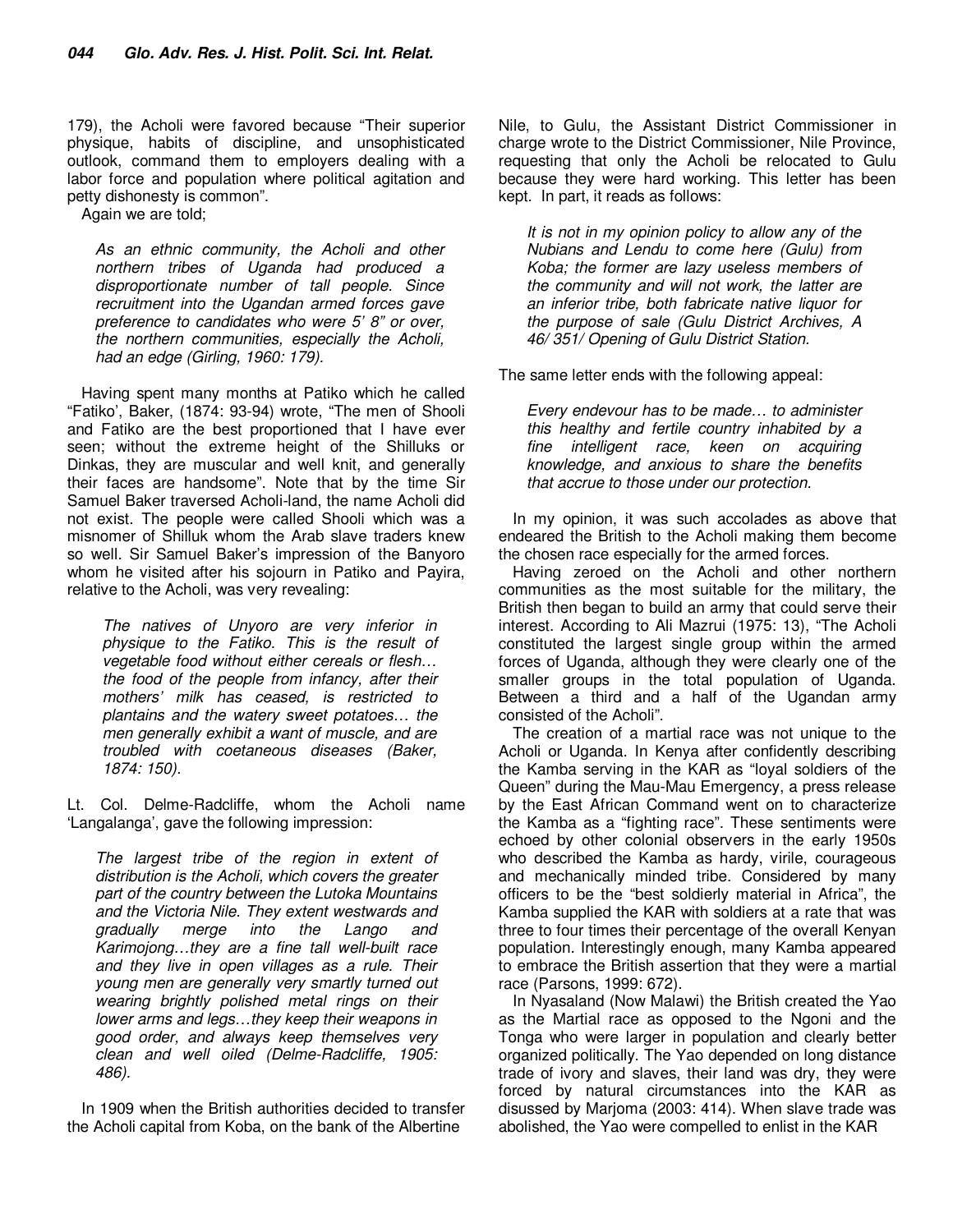because that was the only available option to earn a living in the changed economic systems.

Like the Yao and the Kamba, the Acholi occupy a dry land densely populated by wild animals making hunting another major economic activity. Again, like the Yao and the Kamba, the Acholi had suffered terribly from slave trade. The experience of hunting and confronting heavily armed slave raiders seemed to have had an impact on the zeal for military service. "When recruitment to the Kings African Rifles began", wrote Postlethwaite (1947: 23), "The Acholi took to soldiering like ducks to water". By this time, the Acholi themselves appeared to have been convinced that they were the martial race of Uganda. Their most celebrated poet, Okot pa Bitek, (1966) put it this way:

Do you know Why the knees Of millet - eaters Are tough? Tougher than the knees Of those who drink bananas! Where do you think The stone powder From the grinding stones goes?

The Acholi are millet eaters who generally believe that the Bantu communities whose staple food is bananas or milk are physically weak people.

At independence there were political and ethnic conflicts, a semi-federal constitution, and a Prime Minister mainly supported by northern groups and resented by southern establishment that had little respect for the people who lived across the Nile (Brett, 1995: 134- 135). In 1964 the soldiers mutinied, demanding better pay, conditions and Africanisation of the officer corps. The uprising was put down with British support, but those involved were reinstated, and junior officers - all former NCOs – were rapidly promoted. Hence a northern group with limited education was now able to exert an important influence over national politics. The army grew from a single battalion of 700 strong in 1962 to nearly 7000 by 1969 (Otunnu, 1987: 51)

By the end of 1965 a group of southern ministers led by Grace Ibingira were building links in Buganda in order to remove Obote. After being accused in early 1966 of colluding with Amin to smuggle stolen gold and ivory from Zaire into Uganda, Obote responded by arresting five ministers and replacing Shaban Opolot by Amin as Army Commander. He then repealed the constitution, abrogated the autonomy of Buganda, and finally ordered the army to attack the Kabaka's palace, forcing him to flee. Elections were cancelled, and the unitary constitution was rubber-stamped by Parliament in 1967, with Obote as President. He had thus used force to get what he wanted, thereby giving the army a central political role (Brett, 1995: 135). Northern Uganda's and particularly Acholi hegemony was entrenched. Although Idi Amin overturned it in 1971, it was just a hiccup which

ended in 1979. The Acholi military supremacy blossomed again in April 1979 when Idi Amin was removed from power. This military ethnocracy reached its height with the coup d'état of 1985 led by Acholi Generals, Tito Okello Lutwa and Bazilio Olara Okello, and came to a crashing end with the defeat of their Military Junta by the National Resistance Army led by now-president Yoweri Museveni.

#### **The War against Idi Amin's Dictatorship**

Here, I will show how Dictator Idi Amin Dada was removed from power and how his ouster marked the beginning of the demise of military ethnocracy and the claim of martial race in Uganda. The roots of the NRA can be traced to the liberation war against military dictator Idi Amin Dada. Political opposition to Amin took two forms: factions in the army making periodic assassination attempts, and exile groups operating mainly out of Tanzania and Kenya. At the Moshi Conference of March, 1979 in which the plan to oust Amin was hatched, three armed wings of the anti-Amin nationalist movements had been formed. The first was called Kikoosi Maluum headed by Tito Okello and David Oyite Ojok. The others were Front for National Salvation (FRONASA) led by Yoweri Museveni and Save Uganda Movement (SUM) under Akena P' Ojok and Ateker Ejalu. All were divided on ethnic or ideological grounds. Kikosi Maluum supported a conventional war strategy, while FRONASA and SUM were preparing for a guerrilla struggle by infiltrating trained sympathizers into Uganda as argued by Brett (1995: 140)

FRONASA was the most ideologically focused group of the three fighting Idi Amin alongside the Tanzanian People's Defense Forces. This was due to the earlier contact and training that the FRONASA leader, Yoweri Museveni, had received in Mozambique. In September 1968, during his second year at the university, he arranged to visit safe zones under FRELIMO's control with a few fellow students (Museveni, 1997: 30). While in exile between 1971 and 1978, he recruited and sent to Mozambique 30 cadres to train in guerrilla warfare (Katumba, 2000: 161).

At the University of Dar es Salam in Tanzania, Museveni studied under Walter Rodney, became an unreconstructed Marxist, and set up an organization called the University Students' African Revolutionary Front (USARF). He received the rudiments of guerrilla training and combat in Samora Machel's FRELIMO in Mozambique in the late 1960s. He returned to college to write his senior thesis on the applicability of Franz Fanon's revolutionary violence to post-colonial Africa having seen the theory applied in practice (Oloka Onyango 2004: 35).

Museveni was inspired by Stokely Carmichael, a Trinidadian-American black activist in the 1960's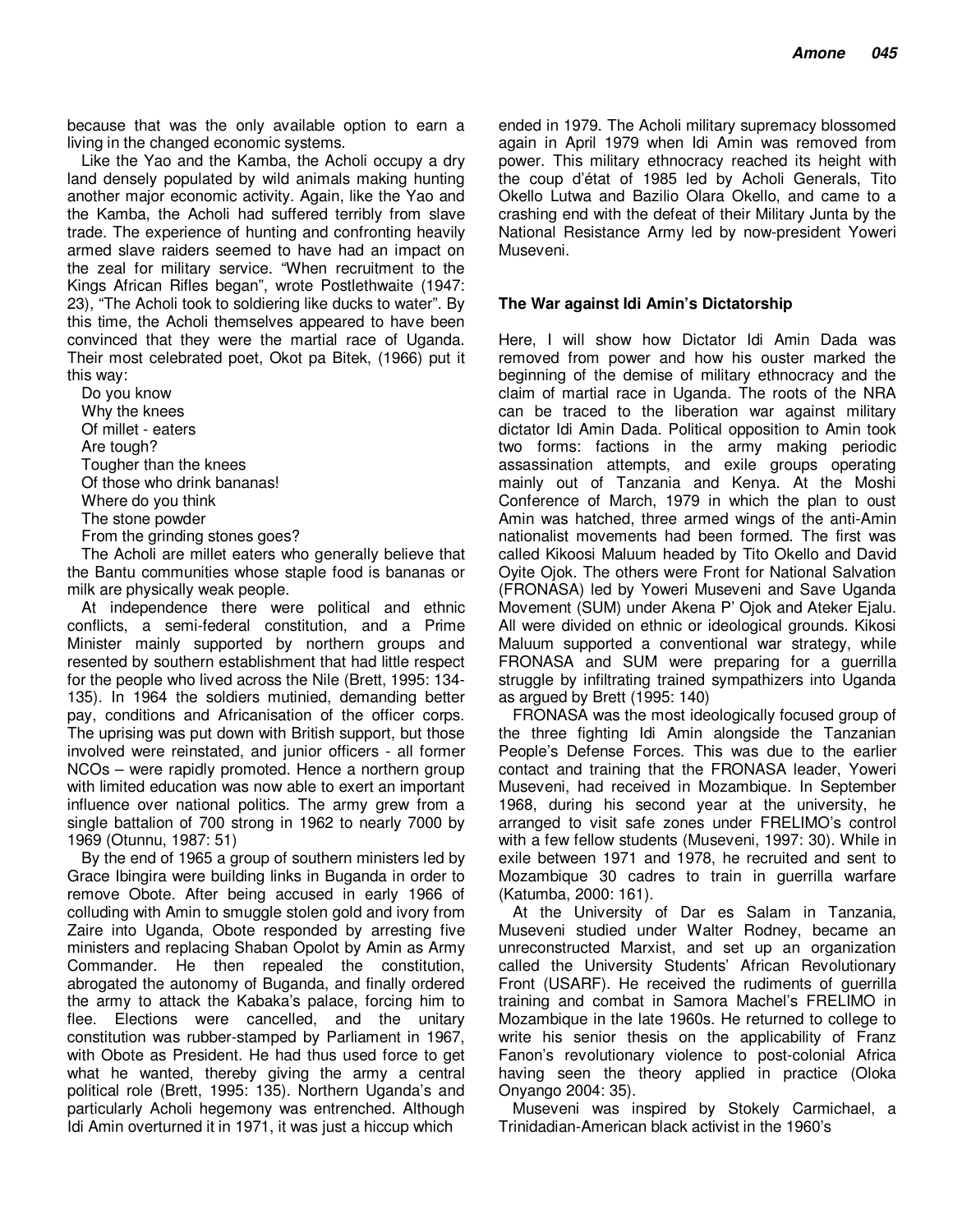American Civil rights Movement, and admired the late Samora Machel leader of *Frende de Libertacao de Mozambique* (FRELIMO) who provided him and a few others like Fred Rwegyema and Salim Saleh (Museveni's brother) their initial military training specializing in guerrilla warfare (Katumba 2000: 160).

Ever with an eye on liberation through protracted means, Mr. Museveni had started orgainising people to resist dictatorship when he was still at High School. Kasfir (2005: 275) writes:

*Museveni has said that he adopted the idea of armed resistance in 1966 while doing his A-levels at Ntare School, in reaction to President Milton Obote's dictatorial practices in overthrowing the Ugandan Constitution. Museveni's decision to attend the University of Dar-es-salaam rather than the more prestigious Makerere in Kampala reflected his early interest in progressive ideas. It also gave him opportunity to meet Eduardo Mondlane, the president of FRELIMO, whose headquarters were located there, and learn the techniques of fighting an organized government. He helped start a radical discussion circle at the university.* 

When Museveni graduated from university, he first worked as a secretary to the president during the first Milton Obote regime before Idi Amin overthrew it in 1971 (Katumba 2000: 161). The formation of FRONASA to prepare for a guerrilla war was a direct response to Idi Amin's seizure of power in 1971 and to Museveni's disagreement over strategy with Milton Obote. FRONASA originally consisted of Museveni and the small cohort who had gone to secondary school with him and others who had joined his political discussion group at university.

At the Moshi conference of March 1979, all Ugandan nationalist groups opposed to Idi Amin were invited. Some of the organizations were militarist while some were civil. There was the Zambian group, Kenyan group, London group, Tanzanian group etc. The majority of the nationalist groups were based in Tanzania. According to Balam (1996: 97), there was intense lobbying between the two main fighting groups Kikoosi Malum (special unit) and Front for National Salvation (Fronasa). Each of the two wanted to be recognized as the major nationalist fighting group against Idi Amin.

Three axes were created in the war against Idi Amin: The Western Axis taken by FRONASA was to match from Tanzania to Mbarara, Kasese and West Nile. Kikoosi Maluum took the Central Axis from Mutukula to Masaka and Kampala. The third was to travel by air and through Lake Victoria, take Entebbe Airport, then move on to Kampala. There was no instruction to recruit civilians on the way because of lack of time for training however when Museveni reached Uganda, sentiments of nationalism forced him to embark on a massive

recruitment drive. Adupa (1993:177-178) reports that:

*While by December 1978 Museveni's initial force comprised 28 guerrillas and the SUM group led by Akena p' Ojok was composed of 100 men, the capture of Mbarara in February 1979 had contributed to new recruitment drive by Museveni's FRONASA which swelled its initial strength to 5000 men almost all from Mbarara district… such recruitment suggested that the UNLA was a conglomeration of partisan forces whose ultimate allegiance was fragmented, ethnic and personalized* 

Throughout their march from Kagera border point to Mutukula, Lukaya, Entebbe and Kampala, Tito Okello and Oyite Ojok, commanders of Kikoosi Malum, never recruited anybody. They apparently wanted to recruit entirely from northern Uganda as reported by Mugisha  $(2007: 2)$ . By the time Kampala fell on  $11<sup>th</sup>$  April 1979, Kikoosi Malum was a much smaller force that Fronasa. However since Oyite Ojok was with the Tanzanians who captured Kampala, he was the one who announced the overthrow of Idi Amin. He did it the traditional Lwo style by blowing a horn on Radio Uganda. The Lwo celebrate victory by blowing the hunting horn (Bila). All over northern Uganda Ojok Oyite's *bila* message caused spontaneous jubilations. Up to today there is a popular song among the Acholi which says in part that "Ojok Oyite blew his *bila* on Radio to liberate us from a killer". Oyite's message was "we are back" and this marked the return of the "martial race" to power.

### **The Peoples' War against Obote and Okello**

This section contains a detailed account of the major people's struggle against military ethnocracy and dictatorship in Uganda. It shows how the martial race concept collapsed in the face of a determined uprising by people hitherto regarded to be of no military significance. In 1979, Ugandans discovered that it was easier to overthrow a bad government than to create a good one (Brett 1995: 140). National Elections were held on  $10^{th}$ December, 1980. Four political parties participated in these elections. These were the Conservative party (CP), the Democratic Party (DP), the Uganda Patriotic Movement (UPM) and the Uganda Peoples' Congress (UPC). During the campaigns Yoweri Museveni, leader of UPM, had warned that if the national elections were rigged, he would organise a people's war to attain democracy and the rule of law. Nobody took heed and UPC was declared the winner.

Following on his promise, Yoweri Museveni immediately canvassed the support of some of his FRONASA cadres who were by now part of the national army, the Uganda National Liberation Army (UNLA). With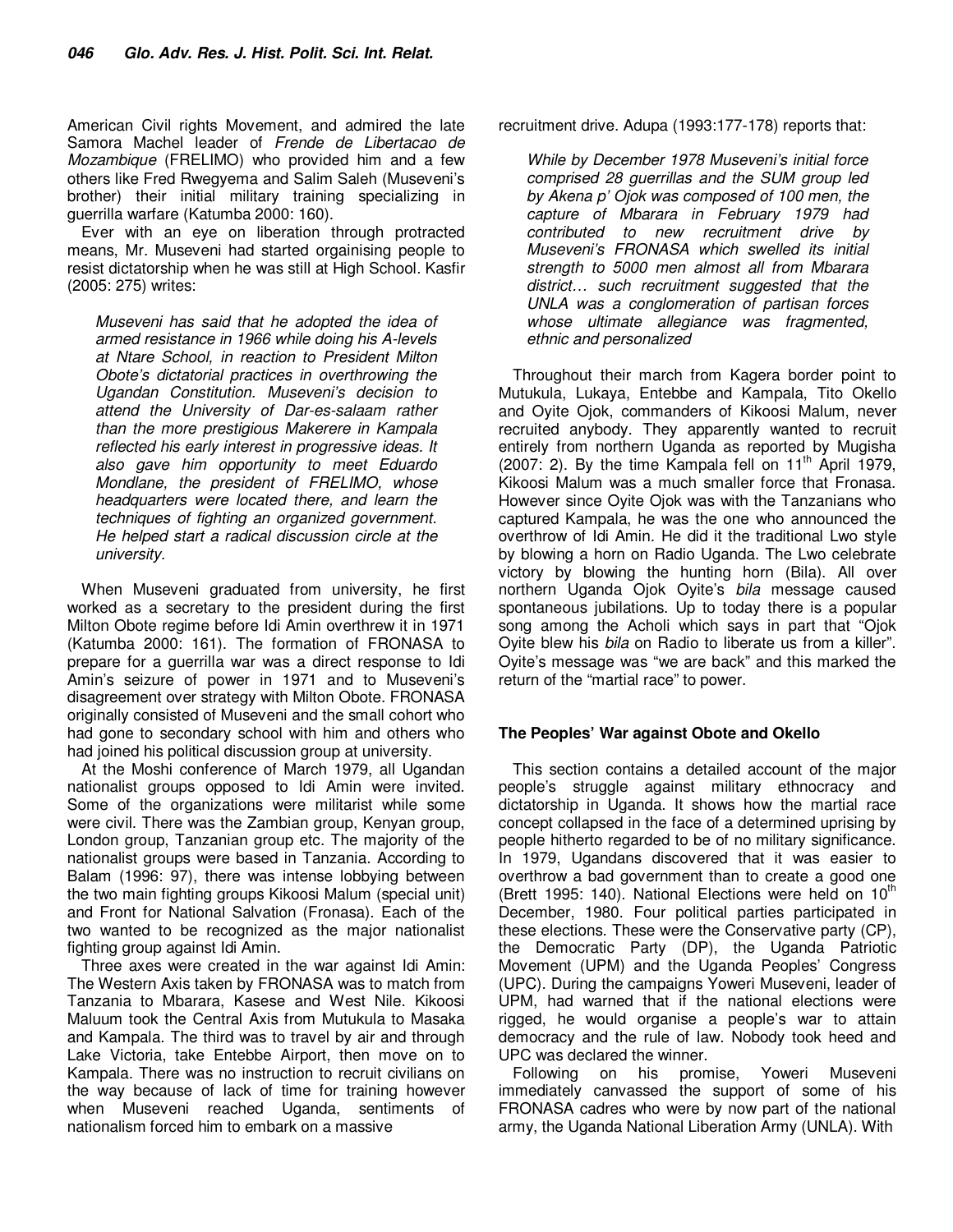35 people equipped with 27 rifles, he took to the bush to start the protracted people's struggle, which lasted five years. Before this happened, there was divided opinion among the fighters as to what was the appropriate strategy. There were some who advocated a coup de' tat. This approach was rejected on the grounds that Uganda had had bitter experiences of a coup under Idi Amin and would not readily accept another government coming in power this way. Second, the Tanzanian troops who had instructions to protect Obote's government could easily suppress a coup (Katumba, 2000: 162).

It was from the initial force of FRONASA and some elites who had been in his UPM that Yoweri Museveni formed the NRA. Asked why he took to the bush to fight Obote, Museveni reportedly said, "The main problem in Uganda is that the leadership has mainly been from the north. The majority southerners who are mainly Bantu have played a peripheral role all these years since independence in 1962" (Drum Magazine (East), October 1985; 9). Museveni alone, by no means, held this view. Many other politicians in the Bantu regions of Uganda shared it.

In the first weeks of the war, the guerrillas consisted of a small group of political activists. Most of them belonged to the UPM party, which had been founded in 1980 and had been unsuccessful in the elections of that year (Schubert, 2006: 99). The rebels tried as much as possible to remain a militant organization as opposed to a militarist one. A militarist organization would mean that the NRA sees its mission in the struggle as creating a military machine to defeat Obote without any political program and structure among the people. On the other hand if the NRA is a militant organization, it would mean that it primarily has a political program and a political structure among the people in addition to its military structure (Baker, 2004: 2)

Many other rebel movements emerged to challenge Obote's rule. These were Uganda Freedom Fighters (UFF) led by former President Yusuf Lule and the Uganda Freedom Movement (UFM) under Dr. Lutakome Kayira fighting in central Uganda. In West Nile the former soldiers of Idi Amin also organized some resistance against the UPC government but were defeated within a short time. In June 1981 the Popular Resistance Army (PRA) led by Yoweri Museveni merged with the Uganda Freedom Fighters (UFF) of Professor Yusufu Lule in Nairobi to form the national Resistance Army (NRA) (Museveni, 1997: 141).

The NRA war of 1981 to 1986 was symptomatic of the long standing political and military squabbles since independence. Though one can assert that UFM and UFF sprang up due to the circumstances that led to the removal of Godfrey Binaisa and Yusuf Lule, the PRA metamorphosed from the earlier movements. It appears Yoweri Museveni who became the Leader of PRA and later NRA had planned much earlier than 1981 to wrest the control of the army and government from people of

northern Uganda. In one interview, before the war against Idi Amin started, Museveni's considered opinion was that the choice between Amin and Obote was not pleasant and Uganda needed a fresh beginning (HURIPEC 2003: 21).

The NRA/M had a robust political program, promising the restoration of democracy, the restoration of security and the consolidation of national unity among other core objectives, and then became attractive to its audiences especially the educated elite and the peasants in the countryside. These promises were attractive because the socio-economic and political environment in Uganda was appalling and characterized by a high number of refugees, existence of various ethnic-based insurgent groups, absence of the rule of law, general economic decay and economic instability. Whereas the UNLA relied heavily on military force and applied brutal force in the combat zones to clear what they perceived to be rebel hideouts, the military-centric approach, as it were, had the third-order effect of antagonizing and alienating the otherwise neutral population in the contested areas. Consequently, the NRA had more supporters in central Uganda, which was the epicenter of the war, and was able to build a formidable force (Ondoga, 2012: 3-4).

The NRA being a pro-people's group had in its ranks all categories of volunteers including men, women and children. Whenever the NRA captured a territory, the population was surprised not only by the women fighters, but also by the many child soldiers. In June 1986, after the NRA had conquered the entire country, Museveni's government reported the number of child soldiers to be 3000. According to this figure, child soldiers comprised 25 to 30 per cent of the NRA by the time it assumed power. The NRA has denied intentionally recruiting children. After 1986, the president declared that the parents of the child soldiers had died during the war and left their children as helpless orphans, who were then taken up and cared for by the guerrillas (Schubert 2006: 106). One NRA bush officer made the following revelation:

*We even got children with less than ten years. They grew up in the bush. You could give a gun to a child that couldn't touch the trigger because the hand was too small. But we tried to train them. We gave them the Uzi gun because it is short. Those children came when government soldiers had entered the area. Their parents had been killed (Schubert 2006: 107).* 

Since the majority of NRA fighters were peasants, religion and superstition crept into the minds of the combatants. This was decisively dealt with by the commanders otherwise relying on superstition would have subjected the NRA to the tragedy that befell the Holy Spirit Mobile Fighters of Alice Lakwena in 1987. In dealing with superstition during the war, Schubert (2006: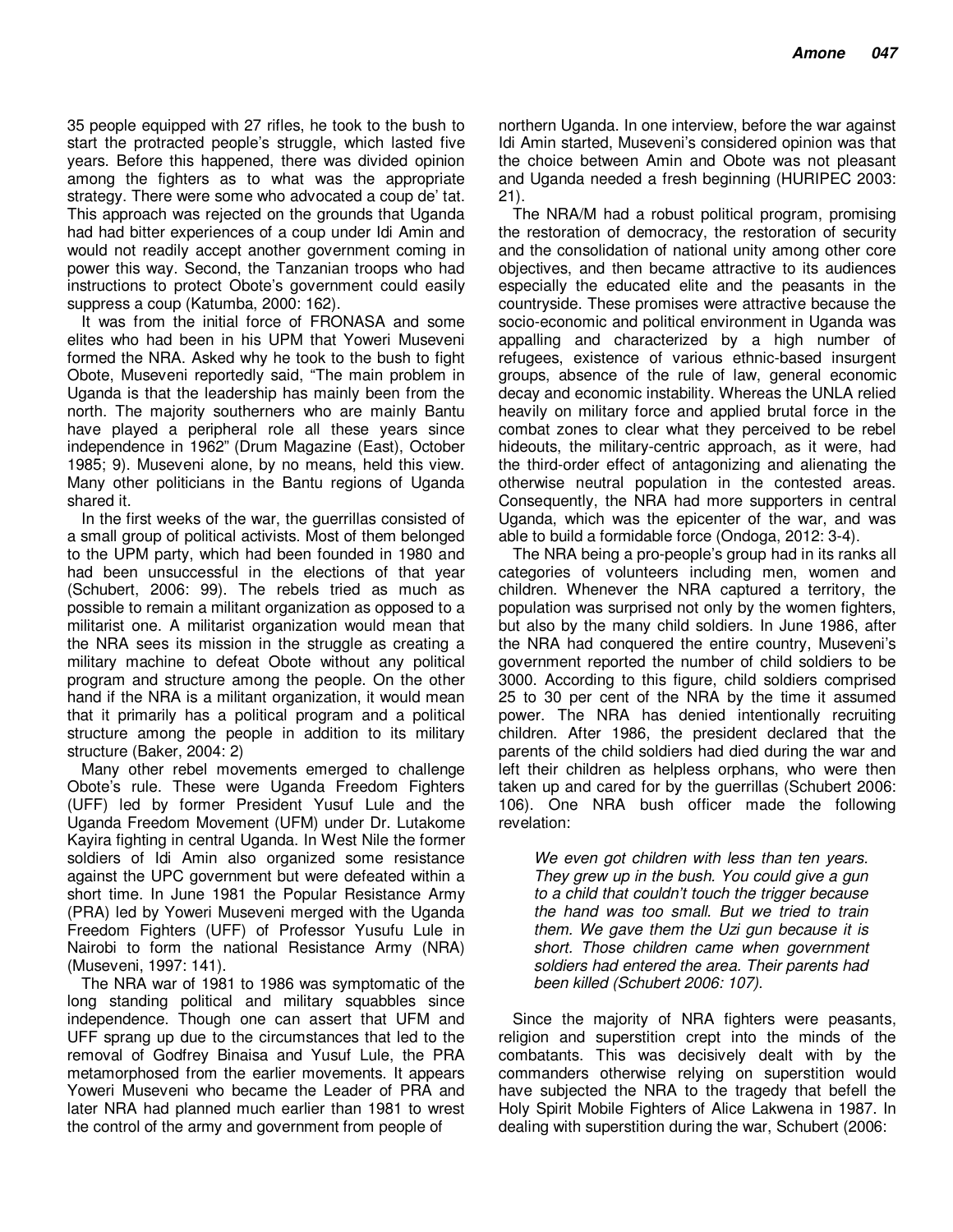108), quotes Yoweri Museveni thus:

*We also had some of our peasant soldiers who believed that if they carried reeds to battle, they would not be shot. We had to confront this and rule that anybody who said anything about carrying reeds to into battle would be shot by firing squad. We said we would give him his reed, let him perform his ceremonies and shoot him to see whether or not his reed would protect him. That was the end of the reed theory in our army.* 

In December 1981, the leadership issued the NRA's code of conduct, which provided regulations for guerrilla fighters' behavior toward the civilian population as well as toward other guerrillas. According to the code of conduct, murder, rape, betrayal and refusal to obey an order leading to fatalities were punished with death penalty. Depending on the severity of the offence, other violations were punished with imprisonment, beating or demotion (Schubert, 2006: 110). The code of conduct was necessary because as argued by Amaza (1998: 28), the NRA was a people's army leading a people's war. The bush war was no mere elite struggle, it was a revolution aimed at replacing the old regime with structures molded during the course of the struggle by the masses in accordance with their interests and the demands of the time.

Throughout the peoples struggle, the NRA leadership was enthralled with the possibilities of popular justice: a justice that was said to be popular in form because its language was open and accessible; popular in functioning because its proceedings involved active community participation, and popular in substance because judges were drawn from the people and gave judgment in the interest of the people (Baker, 2004: 1). They undertook settling disputes and adjudicating cases within the local communities.

A year and a half after the NRA began its guerrilla war, it introduced elections for village officials throughout the territory it controlled. Kasfir (2005: 271) notes that these elections created the first democratic governments ever constituted in Uganda's villages. This policy was in conformity with the ideology behind the war, that is, a peoples struggle against dictatorship. The Resistance Councils (RCs) not only replaced government structures, but roles formerly undertaken by the chiefs who had been so discredited by political appointments and patrician activities as to have lost all legitimacy (Baker, 2004: 3).

The idea of village governments under elected leaders was first introduced in Uganda after the 1979 liberation war against Idi Amin. Tanzanians and Ugandan nationalists who returned with them emphasized what they called *Milango Kumi* (Ten households) or literally "ten doors". Ten households in a village formed a local government and elected their leaders to handle minor cases of crime, disputes and decisions on matters

affecting everybody in the village. This was the idea that the NRA/M modified, perfected and transformed into the Resistance Councils. As the Obote regime lost its grip in the course of the war, so the NRA established in the areas they controlled, the tiered structure of Resistance Councils (RCs) at village (RC 1), Parish (RC 2) and subcounty (RC 3) level. All the adult people of a village formed the RC 1, from which they elected a committee of nine to run the local affairs of the village on a day to day basis (Baker, 2004: 2).

In the conventional view, winning the hearts and minds of ordinary citizens is necessary for success in guerrilla war. The richest source of power to wage war lies in the masses of the people (Mao, 1975: 232). In order to wage war against an existing government, guerrilla organizations based inside the country must depend on local inhabitants for food, protection against betrayal, and usually for recruits and intelligence. Even where guerrillas operate from an external sanctuary, they usually have to depend on civilian contacts for supplies and security during incursions. Civilians living in rural areas controlled by the NRA developed strong loyalties toward the guerrilla army and supplied food and other goods generously.

An assessment by Kasfir (2005: 278) shows that the NRA rebellion passed through five phases; in the first phase approximately from February to August 1981, a tiny group of fighters dependent on a few local contacts entered the Luwero Triangle and created a civilian network. In the second phase from September 1981 to February 1983, the NRA created a fluid 'semi safe zone' in which it could establish open and democratic political organizations in the villages. The third phase, March 1983 to December 1983, involved the end of the safe zone and the mass evacuation of civilians into the northern and western parts of Luwero Triangle, followed by the NRA escorting most civilians out of the war zones.

The fourth phase approximately February 1984 to March 1985 involved successful military operations in both depopulated and populated areas in the Luwero Triangle and raids in nearby districts with limited NRA attention to the cultivation of civilian support in the Luwero Triangle. In the last phase, April 1985 through the end of the war, the NRA established a second front in the western region, which soon amounted to a regional safe zone. It also invested great efforts in creating mechanisms of popular support there and renewed them in Luwero Triangle, as civilians returned home. In the final months it engaged in conventional war to take Kampala and then control over the country (Kasfir, 2005: 280).

The NRA was rivaled by Kayira's UFM. Some Baganda peasants saw the NRA as being for Banyankole and UFM for Baganda. One Muganda civilian who became a stalwart supporter and later an officer of the NRA, said that if Andrew Kayiira, the leader of UFM, had prevented his soldiers from using guns to threaten civilians, she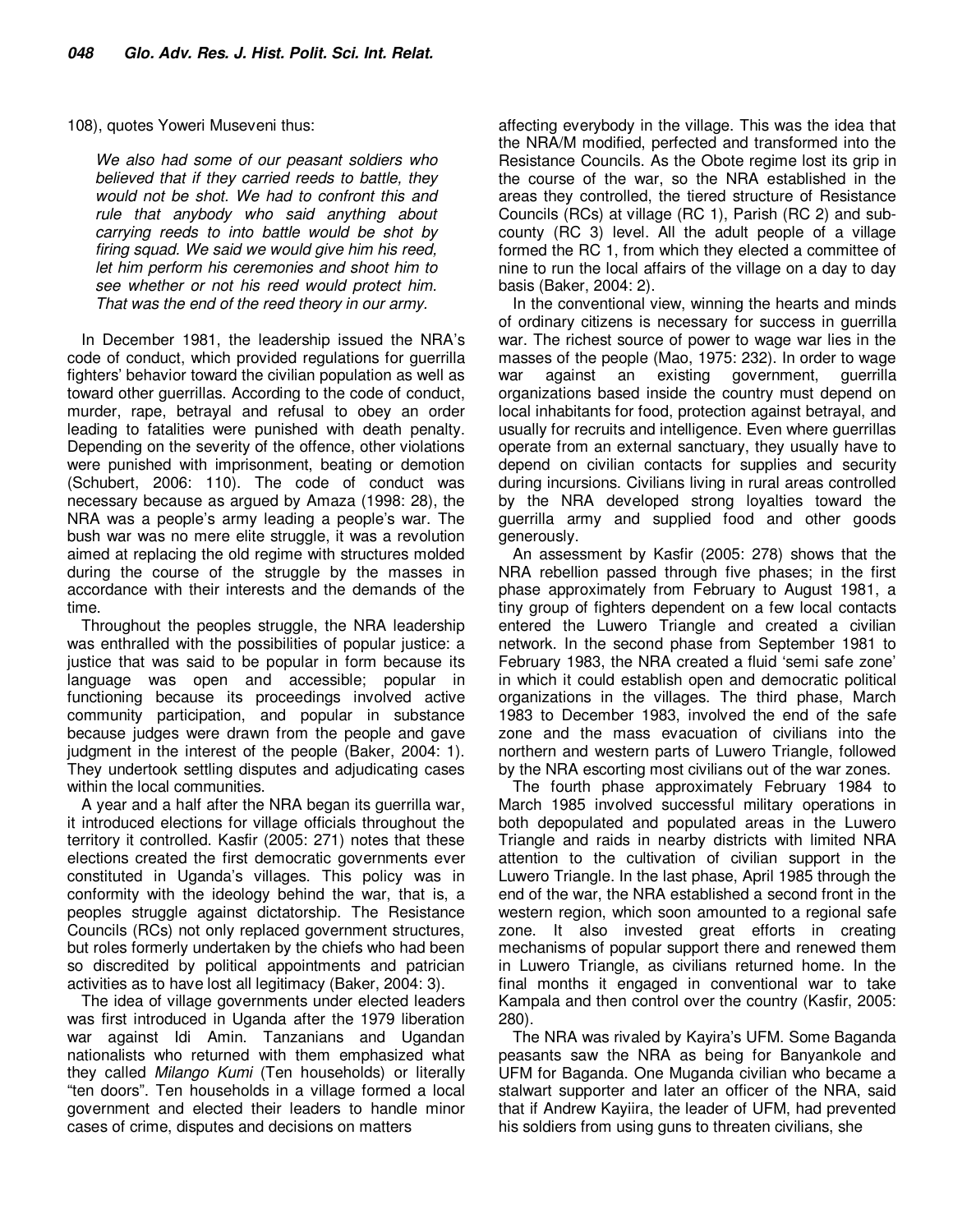would have gone with him, as he was a Muganda (Kasfir, 2005: 282). The fact that Baganda peasants abandoned Kayira, a fellow Muganda, and followed Museveni, a Munyankole, shows that the driving force in the rebellion was not tribalism but nationalism.

The NRA placed a Political Commissar (PC) in every unit, connected by a hierarchy to a Chief Political Commissar (CPC), while also subject to their immediate commander. The PCs were there from the beginning of the war. The idea of political commissars had come from observing FRELIMOs methods of politicization. They were responsible for the political education of both the fighters and civilians (Kasfir, 2005: 287). Political education certainly generated enthusiastic popular support for the movement.

Since the NRA/NRM war was a peoples' struggle, the force did not harass civilians for food or even support. In the word of Museveni (1997: 132):

*We paid for everything because we did not want to use 'voluntary contributions' from the peasants for fear of the system being abused. We would be given money by our supporters inside and outside the country which we distributed among our units.* 

Initially, the NRA used guerrilla tactics because it was too weak to confront the UNLA conventionally. Guerrilla tactics proved very effective especially between 1981 and 1984 when there was an acute lack of guns and munitions. Schubert (2006: 93) quotes one NRA commander thus:

*Guerrillas don't die easily. We used guerrilla tactics of fighting. Sniping, for instance, is a very effective guerrilla way of fighting. You just go and snipe at one soldier who is on sentry meeting and then you disappear into the forest for a week. Just kill one. But then he demoralizes the rest. Somebody who has gone to fetch water from the borehole, you aim at him, shoot him and then you disappear. These are guerrilla tactics of fighting. So that your job is to reduce the numbers of the enemy but to preserve yourself. Preservation of the self is most important in a guerrilla war.* 

Many Ugandans still nurture the perception that if one's ethnic group is not in power, one's security is not guaranteed. There is little doubt that Otunnu's observations on the NRA/M was born out of this sentiment. "The most striking characteristic of President Yoweri Museveni's early moves" writes Otunnu (1987: 176), "has been his manipulation of ethnic and linguistic factors for political ends. This has its roots in the years of his guerrilla war and beyond".

He goes on to state that,

*His approach to gain support within Uganda was to appeal to ethnic and linguistic sentiments. Although he made several statements of his opposition to "tribalism" for the benefit of the international media, within the country, he presented the struggle for power as a confrontation between Bantu and non Bantu speakers and more specifically as a struggle between southerners and northerners.* 

And that,

*Museveni's appeal to ethnic and linguistic loyalties proved very successful in winning him support, and he was able both to build up his army's numbers and to operate his guerrilla warfare against first the Obote and then the Okello regime from a base in a Bantu speaking area with the support of the local population.* 

Then,

*He claimed that what he termed the "political mess" in Uganda had been brought about by mismanagement of the country, ever since independence, under the political leadership of people from the north. In an interview in November 1985, Museveni urged all Bantu speakers to rally around their common linguistic affiliation to attain power in Uganda.* 

A newspaper columnist seems to share Otunnu's views when he wrote:

*Before he went to the bush I attended one of his political rallies at Kitintale in the then Kampala East constituency during which he stated clearly in a mixture of English and Kiswahili that if he lost the elections he would go to the bush to fight. All the other reasons that you hear the Cadres talk of were either cooked or arose later (The NRA/M war was out of opportunism" Daily Monitor, Tuesday August 7, 2007).* 

The point here is that Yoweri Museveni and many of the Fronasa and NRA fighters appear to have made up their minds to undo the northern military and political hegemony in Uganda, even before the elections of 1980.

The NRA was largely composed of peasants. The peasants in Luwero triangle did not give Museveni support because they were concerned with economic and political programs such as land reforms. Their main concern was to remove the Acholi and langi from power, and end their military supremacy at all costs. NRA recruiters would tell people, "Tugende togobe Bacholi". "Meaning let us go and chase away the Acholi". It is,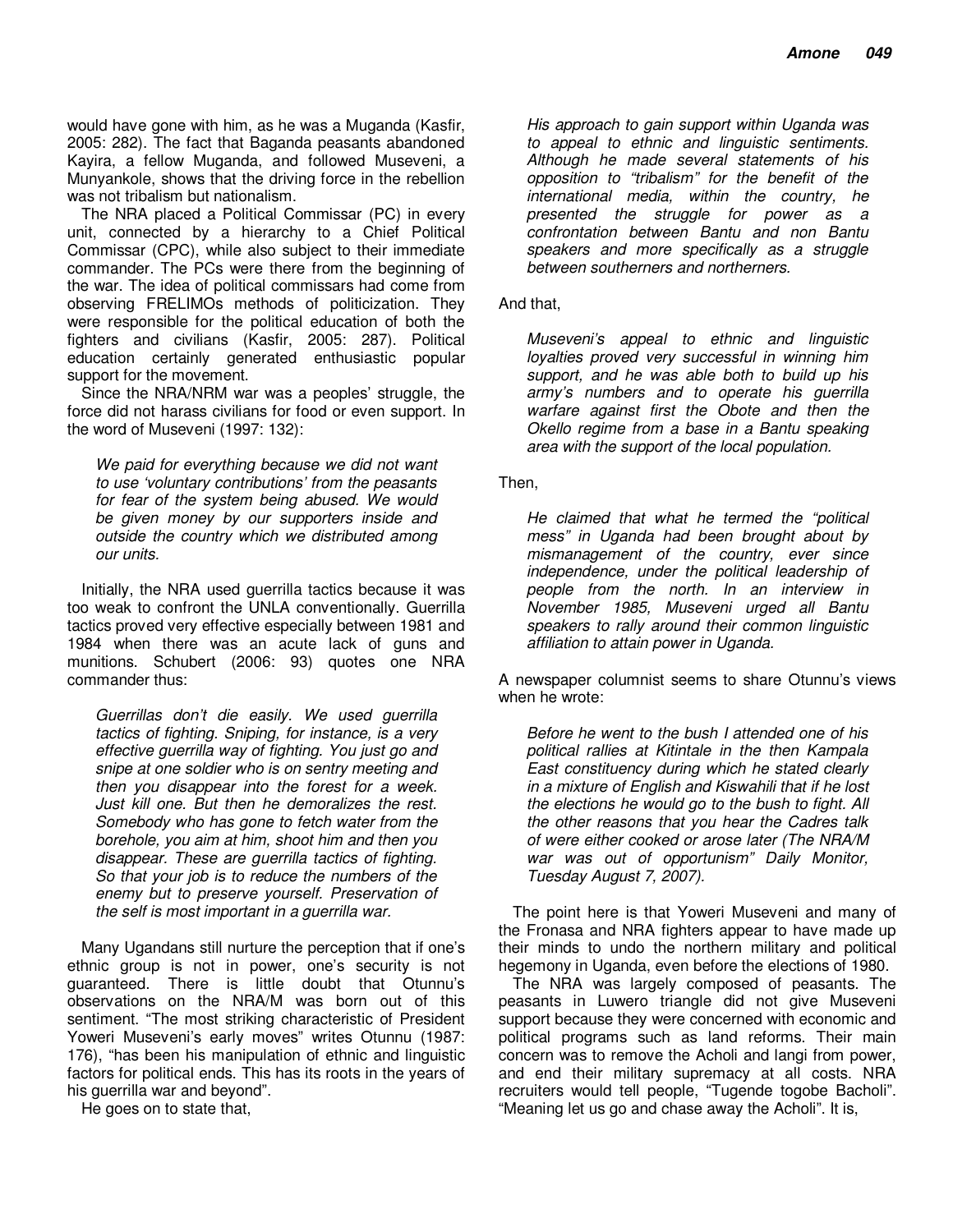therefore, clear that the peasants who gave all it took to enable the NRA/NRA win were largely driven by the hatred for the people Acholi and Langi military ethnocracy in Uganda (Teddy Ssezi Cheye, "Why Maj. Muhoosi would make a good President," Sunday Monitor, October  $8^{th}$ , 2006, p, 6).

As Kisembo (1994: 239) put it,

*Since NRA was dominated by the Baganda and Banyankole, it dawned upon Ugandans that NRA was basically for Bantu while UNLF was for the Nilotics. This is how it was conceived in Buganda where the war had started. The view was later popularized when NRA crossed to the west. Almost the entire population in Kabarole district jubilated and held parties … Therefore, before Tito Okello took over government; the war had taken ethnic dimension.* 

UNLA forces in Luwero were referred to as "the Acholis," because of the large number of the Acholi who comprised its officer and enlisted corps. So dominant were the Acholi in the pre-1986 national armies of Uganda that in all parts of the country there were "Acholi quarters" around army barracks. Such quarters still exist in Kireka, Moroto, Mubende, Mbarara etc. For this matter, wherever and whenever the national armies committed atrocities, the Acholi were blamed especially during the time of UNLF. This, among others, explains the growth of Acholi phobia in the Bantu regions.

Mutiibwa (1992: xiv) places all the blame for UNLA atrocities on the Acholi when he writes:

*My second elder brother, Zeveriyo Luganda, and his two daughters were killed by Acholi soldiers of Milton Obote's regime in March 1983. My father, Musa Mukasa, was subsequently gunned down in cold blood by Obote's soldiers and buried in a mat because the Acholi soldiers who murdered him took everything that was on him, leaving him absolutely naked.* 

Many other non Acholi were in UNLA but Mutiibwa singles them out because up to 1986, a strong feeling existed all over the Bantu territories of Uganda against the existing Acholi military ethnocracy.

During the five year guerrilla campaign against the Governments of Milton Obote and Tito Okello, the NRA composed a number of revolutionary songs. The majority of Ugandans heard the songs when the NRA toppled Tito Okello in 1986. The National Radio Station called Radio Uganda, played these "revolutionary songs" to the displeasure of many people of the north since they expressed anti-northernism and Acholi phobia. One of the songs went as follows:

*Kazi ngumu tunayofanya Ya wanainchi mwenyewe* 

*Tulimupiga Obote Na tulifukusa Anyanya*  This is*: This hard job we are engaged in Is for true citizens We fought Obote And we de-stooled the Anyanya* 

The fighters who sang the song above believed that they were engaged in a people's struggle against military dictatorship. The *Anyanya* was a slang used in Bantuland to describe northerners in general. The NRA war against UNLA was seen in some Bantu circles as a conflict between southerners and northerners as revealed by Mugisha (2007: 2).

One of the first political maneuvers taken by the Government of Tito Okello in 1985 was to organize peace talks with the NRA/M. So strong was the aversion of the NRA/M to the talks that the threat of the Acholi officers in UNLA was overplayed once the Nairobi Peace Agreement aborted. These peace talks, which later became dubbed "peace jokes" were never a serious proposition to the NRM/A. This is how Mr. Bethuel Kipligat, then Permanent Secretary in the Kenya Ministry of Foreign Affairs who played a key role in facilitating the negotiations described the four months of negotiations as a process of "haggling and cajoling" by the two parties:

*"They began the talks by hurling insults at each other and continued to do so throughout the proceedings. Museveni denounced the previous regimes in Uganda as 'primitive' and 'backward.' He initially refused to negotiate with the Military Council delegation, dismissing them as 'criminals.' He in turn was accused by the Military Council of delaying the negotiation process unnecessarily. He then failed to show up for the consecutive four days, having left for Europe through Dar es Salaam. On his return, Museveni and his NRM/A raised new demands for the agenda. Once agreement was reached on an agenda item, Museveni would change his position the following day; or put forward new demands on the same matter (HURIPEC, 2003: 21).* 

It is clear that with this kind of maneuvers, no serious agreement could have been reached or even contemplated. It is also clear that no such agreement was envisaged by either side.

The NRM/A brought in Ronnie Mutebi, Buganda's Kabaka-to-be in order to reinforce Baganda's antinortherners ethnic politics by playing up the issue of restoration of the Buganda monarchy to win support for the final push against "the Okellos" in Kampala. The antinortherner ticket had been played out long before in the NRA training camps in the bush, mainly by Prof. Lule's UFM supporters. This had built up their enemy images of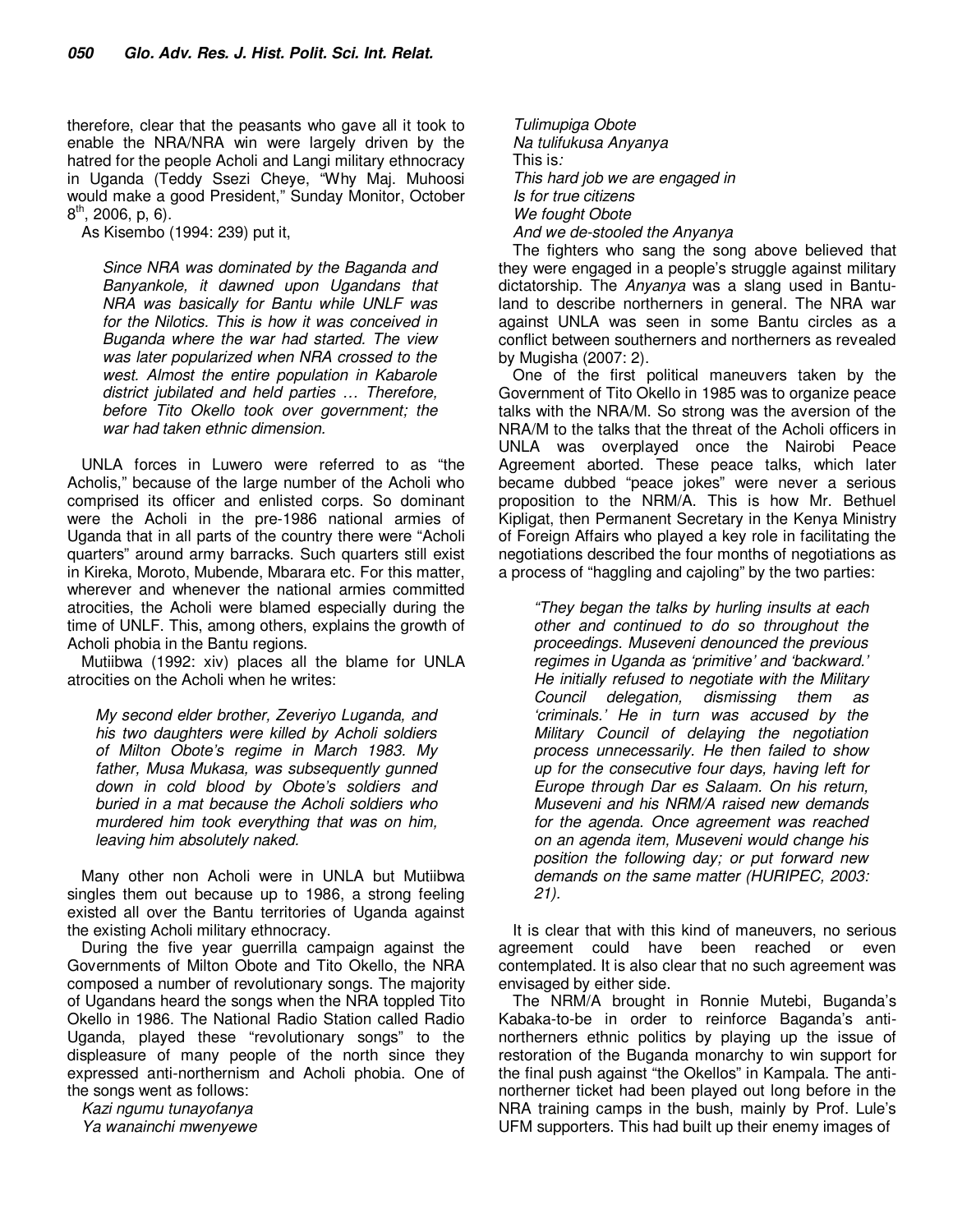the "northerners" in general being enemies of the people of Uganda. Ronnie Mutebi who lived in exile is the son of Kabaka (King) Edward Mutesa II whom Obote attacked and forced into exile in 1966.

About the time of the 1985 peace talks, a letter from Dr. Martin Okello Jasembo to General Tito Okello warned:

*Nilotics are minority in Uganda… try to reconcile with the Langi and other northern soldiers, so that you are strong and can face any eventuality. You can offer democracy to the civilians but you must keep control over the army, which is the only bargaining card for your protection from oppression by the Baganda and the rest of the Bantu (Kisembo, 1994: 203).* 

This letter is proof that people of Lwo origins wherever they were found feared the Bantu communities. It followed that if the Bantu forces were to capture power in Uganda, the Lwos in particular would resist such a change.

In August 1985 the Okello regime persuaded the Federal Democratic Movement (FEDEMU), the Uganda Freedom Movement (UFM) and the Uganda National Rescue Front (UNRF) as well as Former Uganda National Army (FUNA) to join the military Council. Paul Mwanga was appointed as Prime Minister, but the division of Kampala into zones controlled by the different guerrilla groups led to the constant harassment of civilians and a collapse of social order. The NRA used this chaos as an excuse to ignore the outcome of peace talks held from August to December in Nairobi and was able to take Kampala with little difficulty in January 1986 and to set up a new government with Yoweri Museveni as President (Brett, 1995:144).

Many soldiers of the defeated military ethnocracy did not accept defeat. They fled to the north and into Sudan where they regrouped and formed the Uganda People's Democratic Army (UPDA) to fight and return to power as reported by Tim (1991: 371), Robert (1997:22), Acker (2004: 336) and Branc (2005: 8). Wrecked by internal differences and weakened by lack of a clear ideological stance, they have not been able to survive outside the Acholi ethnic cotyledon. The group of Alice Lakwena pushed through the bushes of northern and eastern Uganda but as soon as she left Nilotic's territory, she was defeated in Busoga. NRA's counter insurgency wars have all been successful. The victorious NRA was, by Act of Parliament 208 of 1995, transformed into a government force and renamed the Uganda People's Defense Forces (UPDF) and subordinated to civilian authority as discussed by Katumba (2000: 169).

#### **CONCLUSION**

The NRA was the logical product of the previous regime's

repression. It represented the will of the people and was based on a politicization of the masses. It led a disciplined and rational army. Its initial military inferiority and the hunger of its fighters were interpreted as part of a long-term plan ultimately leading to victory (Schubert, 2006: 97). The leader of NRA/M had a vision to transform Uganda to a modern democratic nation. He has since been a beacon of hope in the Great Lakes region. A 1997 New York Times article captures the essential elements of Yoweri Museveni as follows:

*These are heady days for the former guerrilla who runs Uganda. He moves with the measured gait and sure gestures of a leader secure in his power and in his vision. It is little wonder to hear some diplomats and African experts tell it. President Yoweri K. Museveni has started an ideological movement that is reshaping much of Africa, spelling the end of the corrupt, strong-man governments that characterized the cold-war era. These days, political pundits across the continent are calling Mr. Museveni an "African Bismarck". Some people now refer to him as Africa's "other statesman" second only to the venerated South African President, Nelson Mandela (Mckinley, 1997: 3).* 

The success of the NRA/NRM was as a result of the support of the people. This was precipitated by hatred for the military-backed government of Obote and exacerbated by the government force's violent methods in fighting the insurgency. The final blow came through the weakening of the regime by Tito Okello's coup of July 1985 (Katumba, 2000: 171). In January 1986, the NRA rebels made their final push into the capital, Kampala. For the majority Bantu, the road to rehabilitation then began. But in the north a new cycle of violence started in an attempt to regain lost hegemony. The Acholi hegemony in the military ended and so did the dominance of northerners in the government of Uganda. Above all, the NRA/NRM victory marked the end of the period of tyranny and state-inspired violence. Uganda, as reported by (Bayart etal. 1999: 5), is now one of the African countries where a logic of violence has been replaced by a political process of negotiation and rebuilding.

#### **REFERENCES**

- Adam Branch (2005). Neither Peace nor Justice: Political Violence and the Peasantry in Northern Uganda, 1986-1998, African Studies Quarterly, 8 (2): 1-31
- Amii Omara-Otunnu (1987). *Politics and the Military in Uganda, 1890 1985*. London: Macmillan Press Ltd.
- Atkinson RR (1994). *The Roots of Ethnicity: The Origins of the Acholi of Uganda*. Kampala: Fountain Publishers Limited
- Baker Samuel Walker (1874). Ismailia: A Narrative of the Expedition to Central Africa for the Suppression of Slave Trade. London: Macmillan and Co.